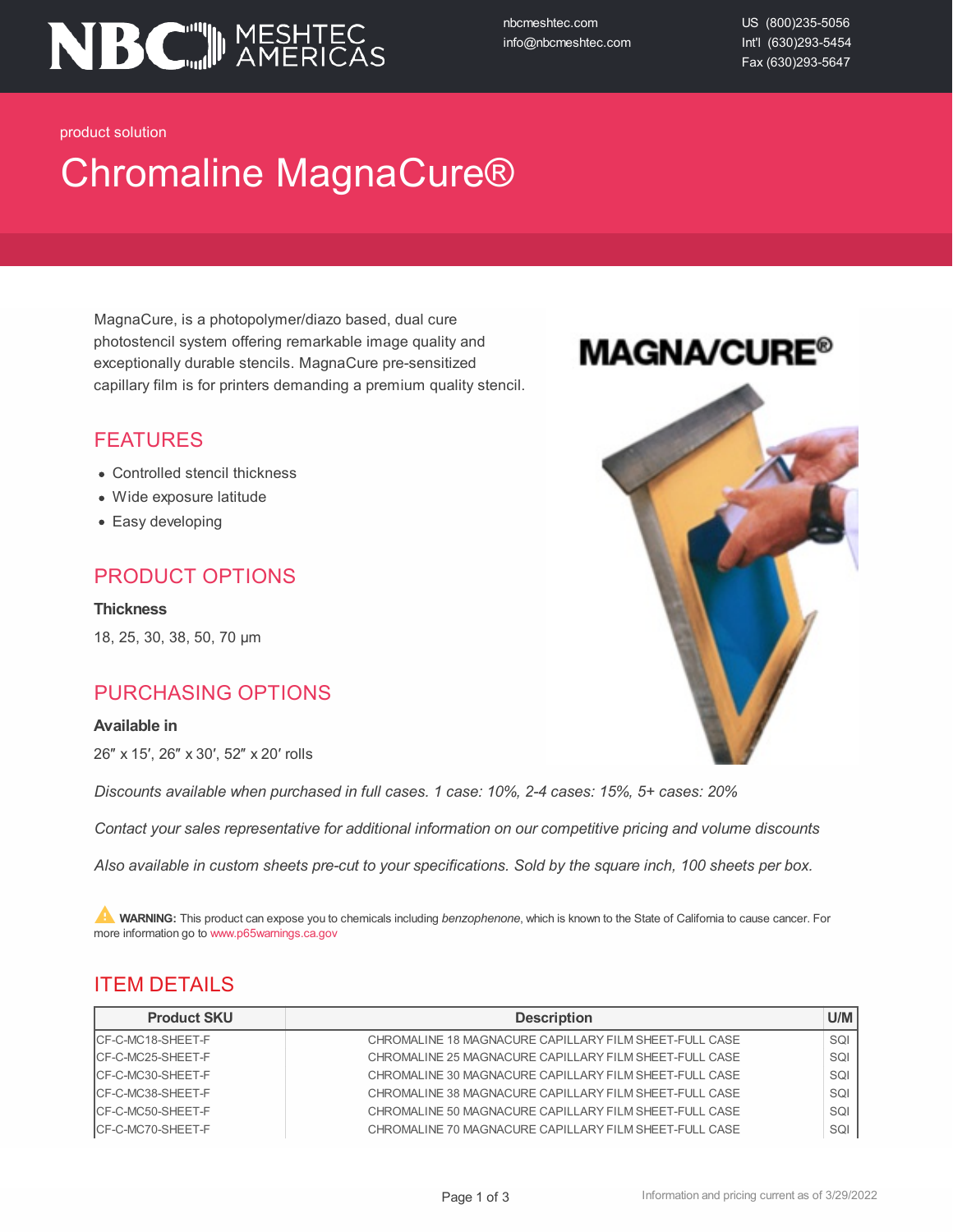nbcmeshtec.com info@nbcmeshtec.com US (800)235-5056 Int'l (630)293-5454 Fax (630)293-5647

product solution

## Chromaline MagnaCure®

| <b>Product SKU</b>        | <b>Description</b>                                                | U/M |
|---------------------------|-------------------------------------------------------------------|-----|
| CF-C-MC18-26 IN X 15 FT   | CHROMALINE MAGNACURE 18 CAPILLARY FILM 26" X 15 FT ROLL           | EA  |
| CF-C-MC18-26 IN X 15 FT-F | CHROMALINE MAGNACURE 18 CAPILLARY FILM 26" X 15' ROLL-FULL CASE   | EA  |
| CF-C-MC18-26 IN X 30 FT   | CHROMALINE MAGNACURE 18 CAPILLARY FILM 26" X 30 FT ROLL           | EA  |
| CF-C-MC18-26 IN X 30 FT-F | CHROMALINE MAGNACURE 18 CAPILLARY FILM 26" X 30 FT ROLL-FULL CASE | EA  |
| CF-C-MC18-26 IN X 50 FT   | CHROMALINE MAGNACURE 18 CAPILLARY FILM 26" X 50 FT ROLL           | EA  |
| CF-C-MC18-26 IN X 50 FT-F | CHROMALINE MAGNACURE 18 CAPILLARY FILM 26" X 50 FT ROLL-FULL CASE | EA  |
| CF-C-MC18-52 IN X 20 FT   | CHROMALINE MAGNACURE 18 CAPILLARY FILM 52" X 20 FT ROLL           | EA  |
| CF-C-MC18_52 IN X 20 FT-F | CHROMALINE MAGNACURE 18 CAPILLARY FILM 52" X 20 FT ROLL-FULL CASE | EA  |
| CF-C-MC18-52 IN X 20 FT-F | CHROMALINE MAGNACURE 18 CAPILLARY FILM 52" X 20 FT ROLL-FULL CASE | EA  |
| CF-C-MC18-SHEET           | CHROMALINE MAGNACURE 18 CAPILLARY FILM SHEET                      | SQI |
| CF-C-MC25-26 IN X 15 FT   | CHROMALINE MAGNACURE 25 CAPILLARY FILM 26" X 15 FT ROLL           | EA  |
| CF-C-MC25-26 IN X 15 FT-F | CHROMALINE MAGNACURE 25 CAPILLARY FILM 26" X 15 FT ROLL-FULL CASE | EA  |
| CF-C-MC25-26 IN X 30 FT   | CHROMALINE MAGNACURE 25 CAPILLARY FILM 26" X 30 FT ROLL           | EA  |
| CF-C-MC25-26 IN X 30 FT-F | CHROMALINE MAGNACURE 25 CAPILLARY FILM 26" X 30 FT ROLL-FULL CASE | EA  |
| CF-C-MC25-52 IN X 20 FT   | CHROMALINE MAGNACURE 25 CAPILLARY FILM 52" X 20 FT ROLL           | EA  |
| CF-C-MC25-52 IN X 20 FT-F | CHROMALINE MAGNACURE 25 CAPILLARY FILM 52" X 20' ROLL-FULL CASE   | EA  |
| CF-C-MC25-SHEET           | CHROMALINE MAGNACURE 25 CAPILLARY FILM SHEET                      | SQI |
| CF-C-MC30-26 IN X 15 FT   | CHROMALINE MAGNACURE 30 CAPILLARY FILM 26" X 15 FT ROLL           | EA  |
| CF-C-MC30-26 IN X 15 FT-F | CHROMALINE MAGNACURE 30 CAPILLARY FILM 26" X 15 FT ROLL-FULL CASE | EA  |
| CF-C-MC30-26 IN X 30 FT   | CHROMALINE MAGNACURE 30 CAPILLARY FILM 26" X 30 FT ROLL           | EA  |
| CF-C-MC30-26 IN X 30 FT-F | CHROMALINE MAGNACURE 30 CAPILLARY FILM 26" X 30 FT ROLL-FULL CASE | EA  |
| CF-C-MC30-52 IN X 20 FT   | CHROMALINE MAGNACURE 30 CAPILLARY FILM 52" X 20 FT ROLL           | EA  |
| CF-C-MC30-52 IN X 20 FT-F | CHROMALINE MAGNACURE 30 CAPILLARY FILM 52" X 20 FT ROLL-FULL CASE | EA  |
| CF-C-MC30-SHEET           | CHROMALINE MAGNACURE 30 CAPILLARY FILM SHEET                      | SQI |
| CF-C-MC38-26 IN X 15 FT   | CHROMALINE MAGNACURE 38 CAPILLARY FILM 26" X 15 FT ROLL           | EA  |
| CF-C-MC38-26 IN X 15 FT-F | CHROMALINE MAGNACURE 38 CAPILLARY FILM 26" X 15 FT ROLL-FULL CASE | EA  |
| CF-C-MC38-26 IN X 30 FT   | CHROMALINE MAGNACURE 38 CAPILLARY FILM 26" X 30 FT ROLL           | EA  |
| CF-C-MC38-26 IN X 30 FT-F | CHROMALINE MAGNACURE 38 CAPILLARY FILM 26" X 30 FT ROLL-FULL CASE | EA  |
| CF-C-MC38-26 IN X 50 FT   | CHROMALINE MAGNACURE 38 CAPILLARY FILM 26" X 50 FT ROLL           | EA  |
| CF-C-MC38-26 IN X 50 FT-F | CHROMALINE MAGNACURE 38 CAPILLARY FILM 26" X 50 FT ROLL-FULL CASE | EA  |
| CF-C-MC38-52 IN X 20 FT   | CHROMALINE MAGNACURE 38 CAPILLARY FILM 52" X 20 FT ROLL           | EA  |
| CF-C-MC38-52 IN X 20 FT-F | CHROMALINE MAGNACURE 38 CAPILLARY FILM 52" X 20 FT ROLL-FULL CASE | EA  |
| CF-C-MC38-SHEET           | CHROMALINE MAGNACURE 38 CAPILLARY FILM SHEET                      | SQI |
| CF-C-MC50-26 IN X 15 FT   | CHROMALINE MAGNACURE 50 CAPILLARY FILM 26" X 15 FT ROLL           | EA  |
| CF-C-MC50-26 IN X 15 FT-F | CHROMALINE MAGNACURE 50 CAPILLARY FILM 26" X 15 FT ROLL-FULL CASE | EA  |
| CF-C-MC50-26 IN X 30 FT   | CHROMALINE MAGNACURE 50 CAPILLARY FILM 26" X 30 FT ROLL           | EA  |
| CF-C-MC50-26 IN X 30 FT-F | CHROMALINE MAGNACURE 50 CAPILLARY FILM 26" X 30 FT ROLL-FULL CASE | EA  |
| CF-C-MC50-52 IN X 20 FT   | CHROMALINE MAGNACURE 50 CAPILLARY FILM 52" X 20 FT ROLL           | EA  |
| CF-C-MC50-52 IN X 20 FT-F | CHROMALINE MAGNACURE 50 CAPILLARY FILM 52" X 20 FT ROLL-FULL CASE | EA  |
| CF-C-MC50-SHEET           | CHROMALINE MAGNACURE 50 CAPILLARY FILM SHEET                      | SQI |
| CF-C-MC70-26 IN X 15 FT   | CHROMALINE MAGNACURE 70 CAPILLARY FILM 26" X 15' ROLL             | EA  |
| CF-C-MC70-26 IN X 15 FT-F | CHROMALINE MAGNACURE 70 CAPILLARY FILM 26" X 15' ROLL-FULL CASE   | EA  |
| CF-C-MC70-26 IN X 30 FT   | CHROMALINE MAGNACURE 70 CAPILLARY FILM 26" X 30 FT ROLL           | EA  |
| CF-C-MC70-26 IN X 30 FT-F | CHROMALINE MAGNACURE 70 CAPILLARY FILM 26" X 30 FT ROLL-FULL CASE | EA  |
| CF-C-MC70-52 IN X 20 FT   | CHROMALINE MAGNACURE 70 CAPILLARY FILM 52" X 20 FT ROLL           | EA  |